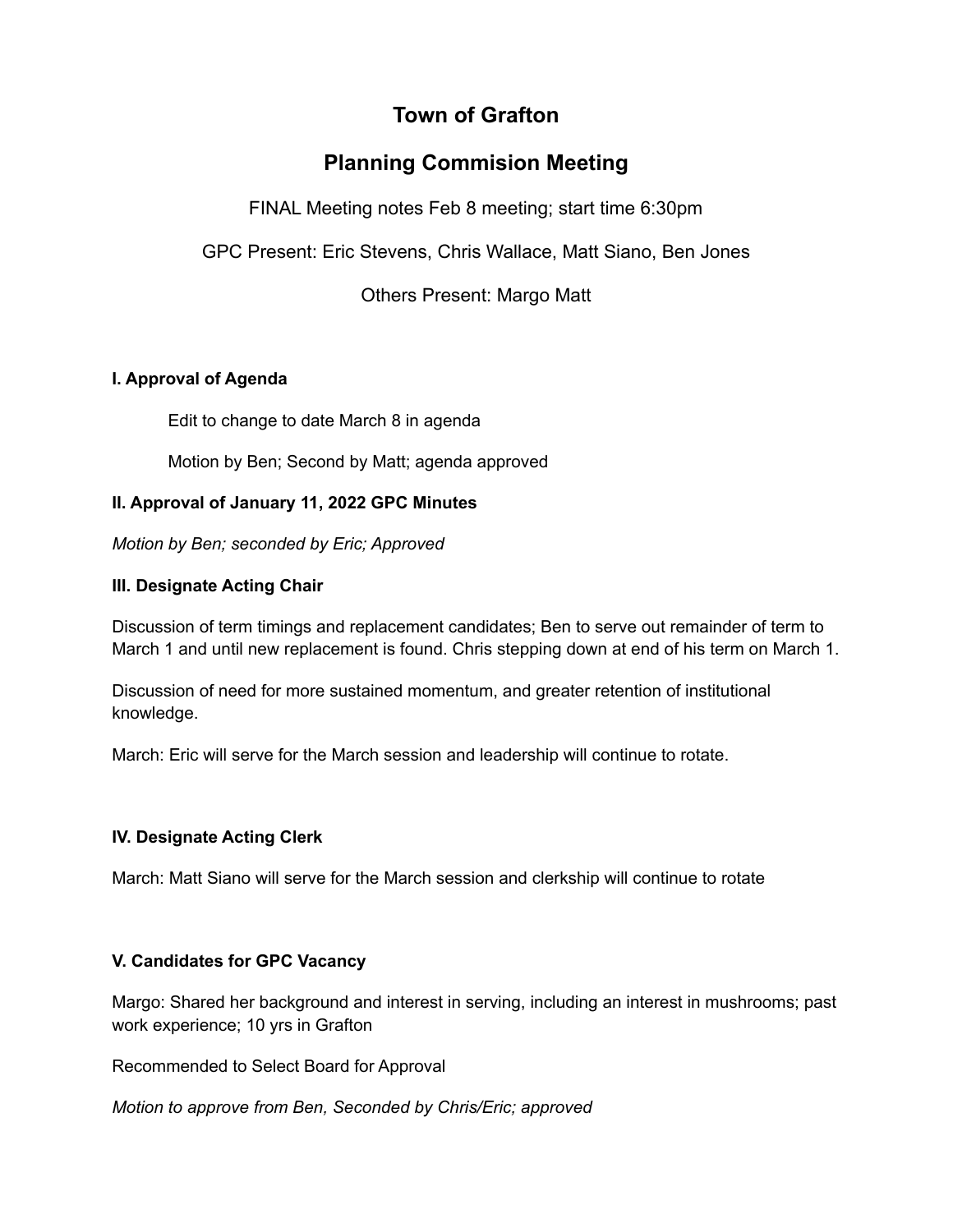Ron Pilette candidacy discussed

Ben to serve until Ron appointed; Ron Pilette recommended to Select Board for appointment

*Motion by Ben; second by Eric; unanimous vote to approve*

PC to continue to run ad in Grafton News for additional candidates for another month with edits to reflect the addition of Margo

Recommendation to Select Board to re-align terms

PC to create a recommendation to Select Board to reset terms to stagger terms in order to ensure continuity over time

If appointed, Margo will serve a 2023 term.

Matt Siano will serve through 2024.

Eric to serve through 2025.

Following that, the next two appointees would serve full 4 year terms through 2026, rather than serving out the remainder of existing terms

*Motion by Ben; second by Eric; unanimous vote to approve*

## **VI. Long Range Planning Calendar**

Items discussed for inclusion:

- Resolving staggered term issues
- Deadlines for Town Annual Report
- Regulation, Town Plan (8 Year revamp; due in 2028; revision timeline starting in 2026) re-writes
- Surveys
- Municipal planning commission deadliines
- Budgeting timeline

PC proposes to have a public calendar with Short/mid/long elements

Ben to research options; timeline scheduling

Margo raised the question: where do projects get assigned?

Eric response: PC responds to recommendations from the Select Board, but operates with independence

## **VII. Unfinished GPC Business**